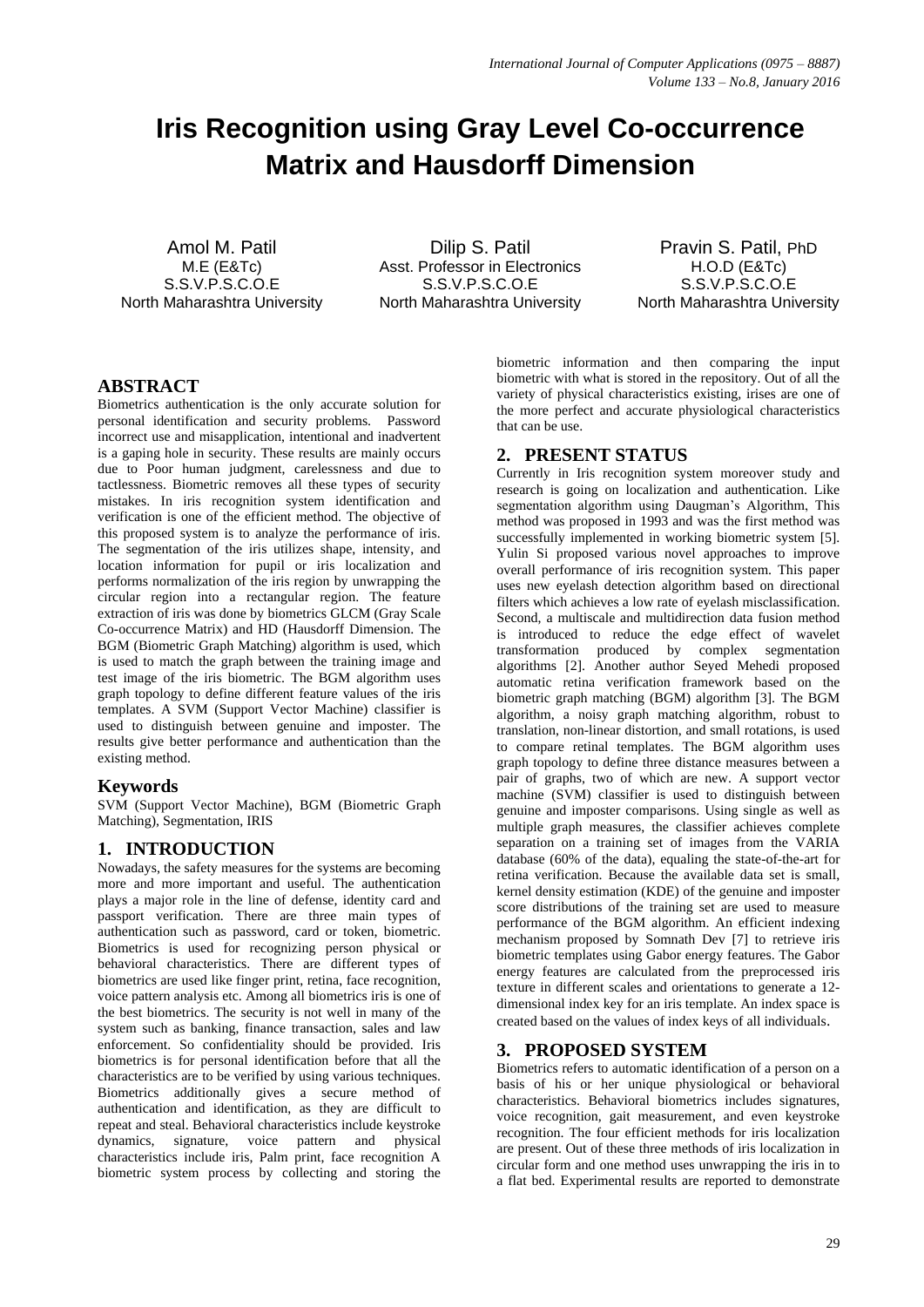performance evaluation of every implemented algorithms proposed by Dr. Pravin S. Patil [1]. Using this paper as a reference following proposed system is derived the physiological biometrics includes facial recognition, fingerprinting, hand profiling, iris recognition, retinal scanning, and DNA testing. Behavioral methods tend to be less reliable because they are easier to duplicate. Biometric methods based on physiological attributes are more trusted. Among that method, iris recognition is gaining much attention as an accurate and reliable one. To improve accuracy, most of the biometric authentication systems store multiple templates per user to account for variations in biometric data. Therefore, these systems suffer from storage space and computational overheads. In order to address these issues, there is need to optimize the computational and storage complexities by creating a reliable specimen iris template per user rather than maintaining multiple templates. This paper presents a new approach to enhance the performance of iris recognition systems.

#### **3.1 IRIS Segmentation**

From the eye image the iris part is separated using image segmentation. The edges of the iris inner and outer boundaries are located and detected using Canny edge detector [1], uses feature extraction and edge detection techniques. The complex iris pattern is detected using Gaussian Hermite moment. This shape information provides the discriminating features for iris recognition. But these shapes are smaller in size so it is difficult to extract the edge information out of these shapes. Therefore we found that these irregular blocks cause noticeable local intensity variations in the iris images. In canny edge detection the thresholding for the eye image is done in a vertical direction only, so that the causes due to the eyelids can be decreased. The Hough transform is used for finding out the circles in the iris image and reduces a pixel on the boundary of the circle. The location of the edge can be obtained even with the nonappearance of few pixels. It is also quicker since the boundary pixels are lesser for computation. The weak edges of below threshold are removed by the use of hysteresis thresholding. For each edge point of different radii circles is formed. From all circles the maximum sum is calculated and is used to find the circle radii and centre. The Hough transform is one more way of detecting the parameters of geometric objects. Following parameters are calculated using GLCM,

- 1) Homogeneity
- 2) Contrast

```
cmap = [f f];
```
 $nargin < 2$ ,  $m = size(colorma p, 1)$  $xmin = min(min(x))$ 

 $x$ max = max $(max(x))$ 

- $x = round(m-1)*(x-xmin)/(xmax-xmin)$
- $f = find(df(fsort([x(:, (0:m)'])))$

 $f = f/max(f)$ 

- 3) Energy
- 4) Correlation
- 5) Entropy =  $E = -sum(p.*log2(p))$
- 6) Solidity

#### **3.2 IRIS Normalization**

In normalization the iris region is normalized by converting circular into rectangular regions. Here, interpolation is used for unwrapping circular intensity into polar intensity. Displacement of pupil center from the iris center and radius around the iris is calculated. Hausdorff dimension of eye image is calculated using following parameters.

- 1) Mean =  $sum(x(:), []$ , 'double') / numel(x)
- 2) Standard Deviation =  $\sqrt{\text{offset} \text{ summation}} / \text{total}$ pixels)
- 3) Area = Area $*10^{-3}$
- 4) Perimeter =
- 5) Eccentricity
- 6) Major Axis length
- 7) Minor Axis Length
- 8) Solidity
- 9) Homogeneity

Fig 2 shows segmented image obtained after the normalization of iris image. Rings overlaying on original iris image are obtained by getting the pixel coordinates for circle around iris and pupil. An iris matching system has been presented based on the Biometric Graph Matching algorithm. The iris image was segmented. A set of images are taken and finding out the features values. Assuming, the first five values of the databases is authenticate and the next five values are assumed to be unauthenticated. Training image is compared with the test images. A spatial graph was generated from the texture, color and shape feature values and graph was plotted for the input image and a set of training image. Compare the both the graph to find out whether authorized or unauthorized person.

## **4. HAUSDORFF DIMENSION BY BOX COUNTING METHOD ALGORITHM**

A quantitative analysis of perimeter roughness is carried out to illustrate the degree of roughness of input images. Commonly known as the Hausdorff Dimension (H.D.), the algorithm shown in figure 3 gives the aggregate perimeter roughness as a fractal dimension. The fractal dimension describes the complexity of an object; in the case of devices presented here, this algorithm gives perimeter roughness which implies parasitic emission sites for extremely rough perimeters [1]. On Hausdorff Dimension scale, a dimension of 1 equates to a smooth line, while 2 implies fractal complexity like that of a Julia set, and because the devices presented here are considered truncated fractals, the fractal dimension calculated is bound by the above limits, i.e.  $1 <$  $H.D. < 2$ . The algorithm to achieve this starts with an input electron micrograph image uploaded within Matlab (figure 3), then the Canny algorithm [2] is employed to find the edge within the image and superimposes a grid of N squares over the edge, while counting the occupied squares that the edge passes through (top right, N(s)). This is continued for an increasing number of squares and the fractal dimension (H.D) is given by the gradient of the logarithm of the number of squares log N, over the number of squares occupied by the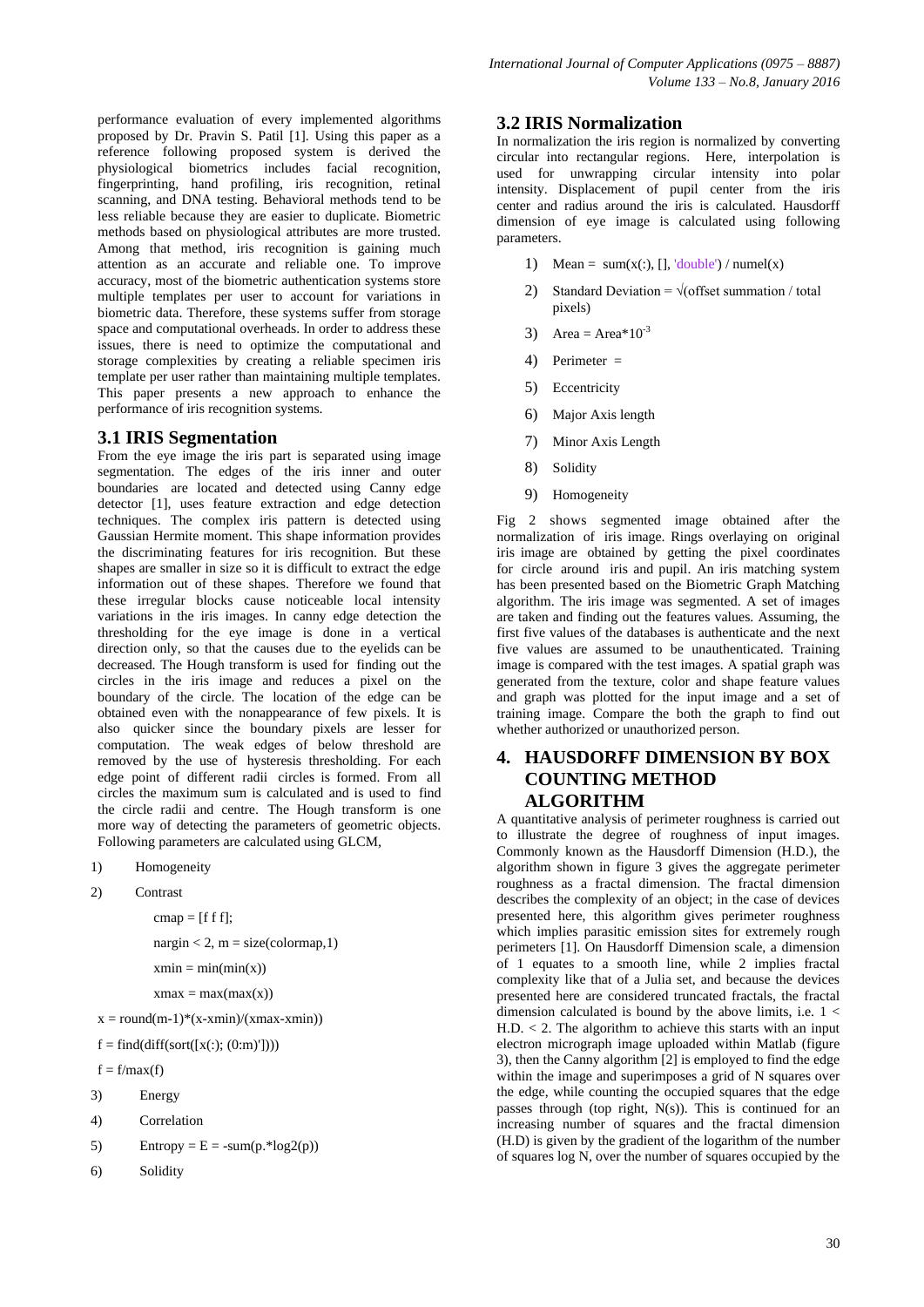edge log N(s), as indicated by figure 3 (bottom) and equation (1)

$$
H.D = \frac{\log N}{\log N(s)} \dots (1)
$$

# **5. SUPPORT VECTOR MACHINE (SVM)**

SVM is applied for classification of data members. Data members or in data points there are two things which may be genuine or imposter. The exact method is to classify the two data points is hyper planes. The margin denotes the maximum width in the hyper planes. The support vector is the data sets used to classify the vectors. To differentiate among objects of dissimilar class memberships are known as hyper planes classifiers. Support Vector Machines are specifically to perform this type of action. If the data sets are not allowed for separating the hyper planes in that case use soft margin. It means hyper planes that separate many of the data points but not all data points. To construct optimal hyper planes, SVM applies an iterative training algorithm which is used to reduce a fault acceptance. SVM supports classification, regression and also it can handle categorical variable and multiple continuous. For categorical variables multiple dummy variables are created with 0 and 1.

#### **6. RESULTS**

In this paper given input image is segmented for localization, normalization and analyzed the feature vector. Each testing iris is matched against each stored database template at each level. An genuine and imposter matching is defined as the matching between iris features of training image and iris features of test image. Here, the parameters for the iris are calculated. And getting 97.5% efficiency .Total we had used 10 persons iris image. And in this 1 to 7 is authorized person and 8 to 10 are non authorized person. For database training 30 images used means 3 images from each person 3x10=30. Final GUI of the paper is shown figure no. 7. That GUI provides all the tabs for Iris normalization, Feature extraction and localization. That provides final authorization comparing database iris images with the test image. After iris segmenation and normalization database is tarined and for that waitbar is done for processing**.**

## **7. CONCLUSIONS**

The proposed method involves the biometrics details is extracted by using two technique such as GLCM (Gray Scale Co-occurrence Matrix) and Hausdorff Dimension (HD). From GLCM texture features like energy, contrast, entropy, Correlation Coefficient, homogeneity are extracted. Shape features like standard deviation, mean and shape features like area, perimeter minor axis length, major axis length, solidity, eccentricity are calculated from Hausdorff Dimension (HD). and comparing both the value in a graphical representation in BGM. Finally, Support Vector Machine (SVM) is used to classify whether the person is authorized or unauthorized. In future work this limitation can be addressed by multimodal biometrics system to combine both the biometric characteristics derived from one or modalities such as Palm print and iris which give high level of security and different secure applications. The parameters for GLCM and HD for authorized person are given in following table 1.0.

|  |  | Table 1 : Parameters of GLCM and HD |  |  |  |  |  |
|--|--|-------------------------------------|--|--|--|--|--|
|--|--|-------------------------------------|--|--|--|--|--|

| SR. | <b>Parameters of GLCM and HD</b> |          |  |
|-----|----------------------------------|----------|--|
| NO. |                                  |          |  |
| 1   | Homogeneity                      | 0.0321   |  |
| 2   | <b>Contrast</b>                  | 16.9931  |  |
| 3   | <b>Energy</b>                    | 2.4160   |  |
| 4   | <b>Correlation</b>               | 0.0051   |  |
| 5   | <b>Entropy</b>                   | 0.5782   |  |
| 6   | <b>Hausdorff</b>                 | 1.4327   |  |
|     | <b>Dimension</b>                 |          |  |
| 7   | <b>Mean deviation</b>            | 0.5344   |  |
| 8   | <b>Standard deviation</b>        | 0.0383   |  |
| 9   | Area                             | 4.139    |  |
| 10  | Perimeter                        | 819.1269 |  |
| 11  | <b>Eccentricity</b>              | 0.9965   |  |
| 12  | <b>Major Axis</b>                | 269.1817 |  |
| 13  | <b>Minor Axis</b>                | 22.4926  |  |
| 14  | Solidity                         | 0.8622   |  |
| 15  | Homogeneity                      | 0.0321   |  |



**Fig. 1: Block Diagarm of proposed iris recognition system**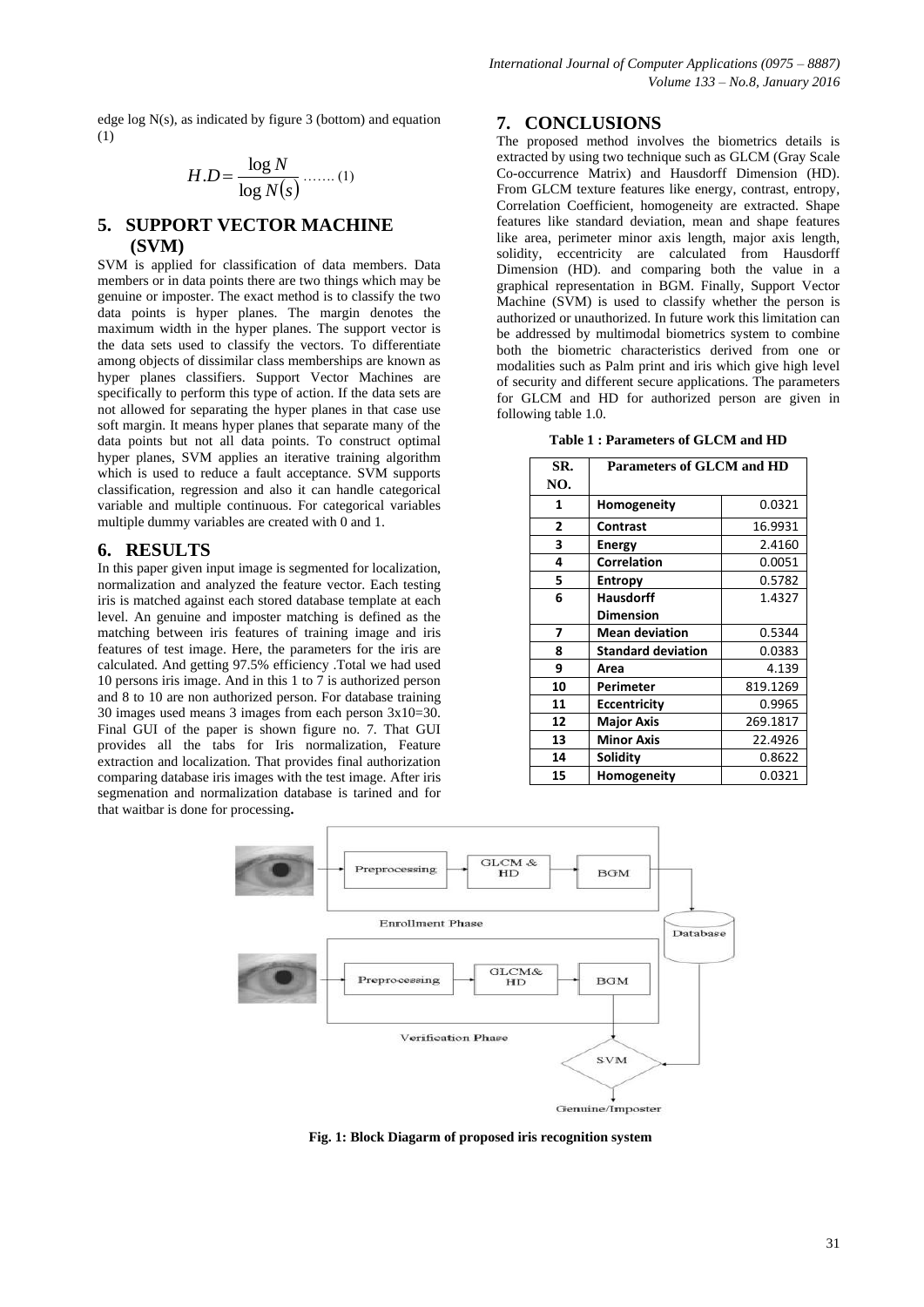

**Fig. 2 : Normalized and segmented iris image**



**Fig. 3 : Algorithm employed to calculate the Hausdorff Dimension.**



**Fig.4 : Database calculations**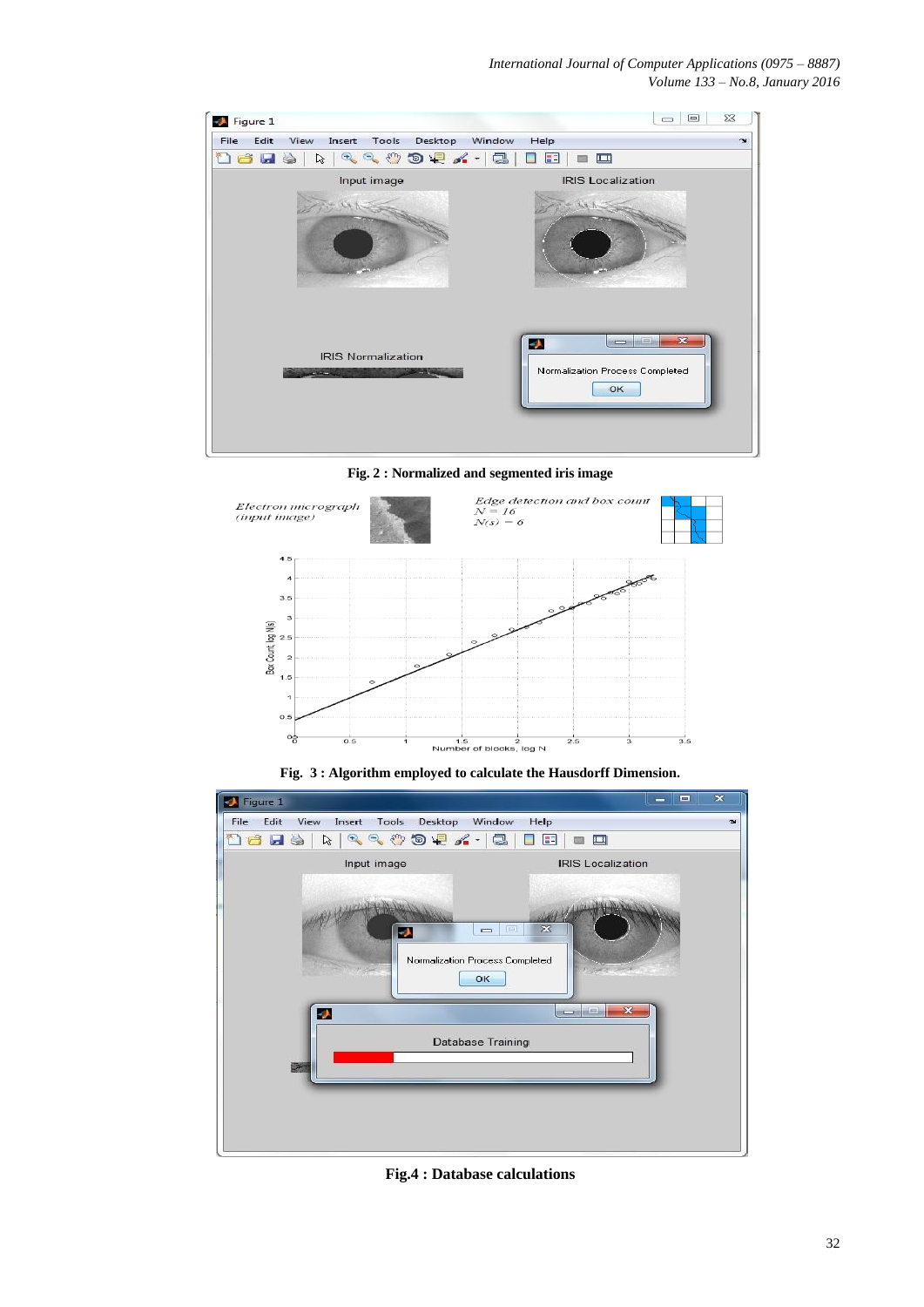| Figure 1    |                                     |                                                                                                    |                                   | 回<br>$\equiv$ | $\Sigma$     |
|-------------|-------------------------------------|----------------------------------------------------------------------------------------------------|-----------------------------------|---------------|--------------|
| File Edit   | View Insert Tools Desktop Window    |                                                                                                    | Help                              |               | $\mathbf{v}$ |
| <b>Dels</b> | rg                                  | $\begin{array}{c} \mathbb{R} \otimes \mathbb{R} \otimes \mathbb{R} \otimes \mathbb{R} \end{array}$ | E<br>$\blacksquare$<br>u          |               |              |
|             | Input image                         |                                                                                                    | <b>IRIS Localization</b>          |               |              |
|             | Help Dialog<br><b>IRIS Normaliz</b> | $\qquad \qquad \Box$<br>training completed<br>Ą<br>ō<br>Authorized Person<br>OK                    | $\mathbb{Z}$<br>巴<br>$\mathbf{x}$ |               |              |

**Fig. 5 : Authorized person**

| $\blacksquare$ Figure 1                                                                                                                   | $\boldsymbol{\mathsf{x}}$<br>□<br>٠ |
|-------------------------------------------------------------------------------------------------------------------------------------------|-------------------------------------|
| File<br>Edit<br>View Insert Tools<br>Desktop                                                                                              | Window<br>Help<br>$\mathbf{v}$      |
| $\begin{array}{c} \mathcal{A} & \mathcal{A} & \mathcal{A} \\ \mathcal{A} & \mathcal{A} & \mathcal{A} \end{array}$<br><b>Del</b><br>6<br>ß | ₽<br>$\Box$                         |
| Input image                                                                                                                               | <b>IRIS</b> Localization            |
| Warning Dialog<br>Un-Authorized Person<br>OK                                                                                              | x                                   |
| <b>IRIS Normalization</b><br><b>TRANSPORTATION AND RELEASE</b>                                                                            |                                     |

**Fig.6 : Person is not authorized**